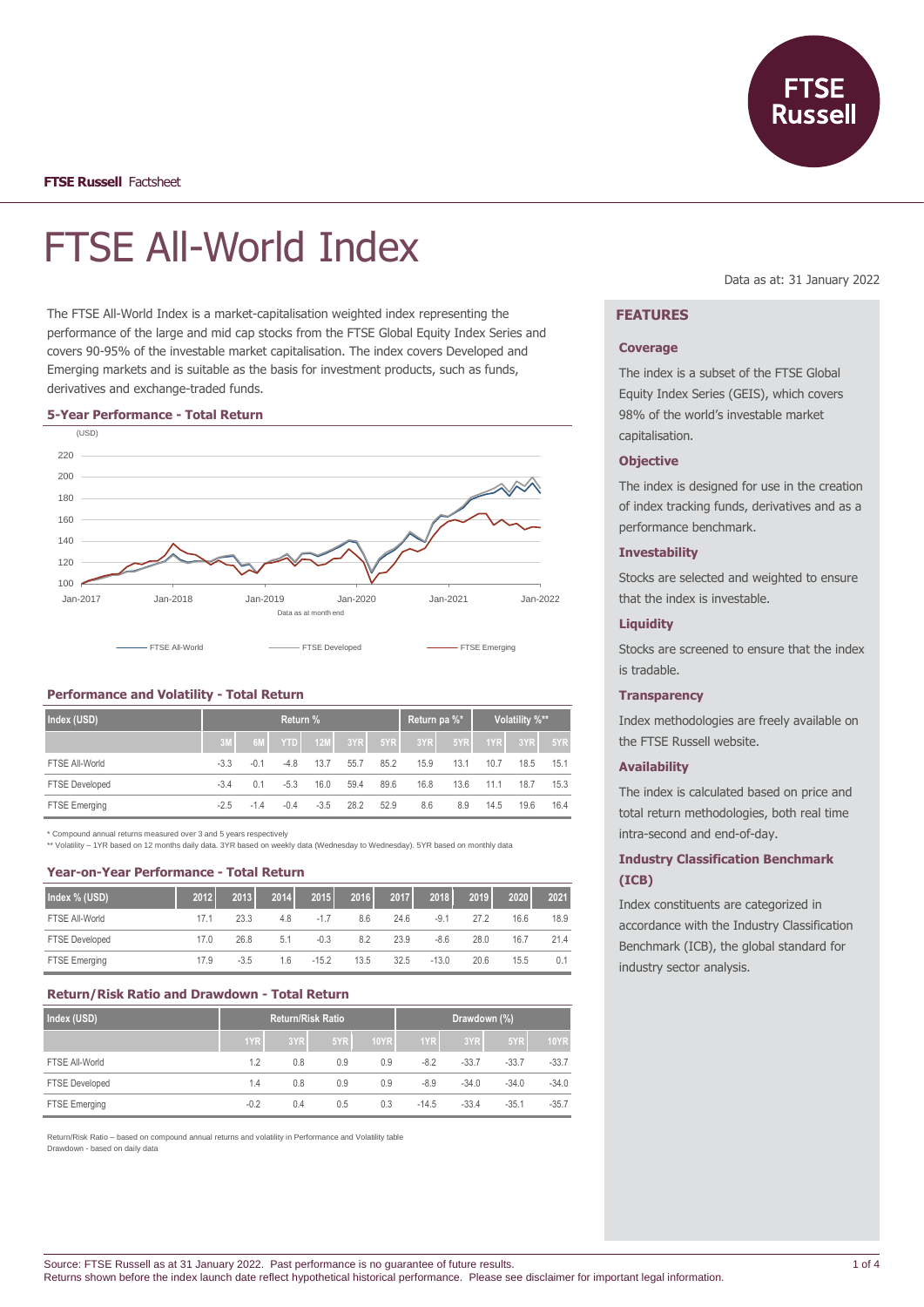# **Top 10 Constituents**

| <b>Constituent</b>                 | Country    | <b>ICB Sector</b>                 | Net MCap (USDm) | Wgt % |
|------------------------------------|------------|-----------------------------------|-----------------|-------|
| Apple Inc.                         | <b>USA</b> | Technology Hardware and Equipment | 2,694,801       | 4.01  |
| Microsoft Corp                     | <b>USA</b> | Software and Computer Services    | 2,341,018       | 3.48  |
| Amazon.Com                         | <b>USA</b> | <b>Retailers</b>                  | 1,296,946       | 1.93  |
| Alphabet Class A                   | <b>USA</b> | Software and Computer Services    | 813,026         | 1.21  |
| Alphabet Class C                   | <b>USA</b> | Software and Computer Services    | 760.719         | 1.13  |
| Tesla                              | <b>USA</b> | Automobiles and Parts             | 756.717         | 1.13  |
| Meta Platforms Inc.                | <b>USA</b> | Software and Computer Services    | 739,572         | 1.10  |
| Nvidia                             | <b>USA</b> | Technology Hardware and Equipment | 585.140         | 0.87  |
| Taiwan Semiconductor Manufacturing | Taiwan     | Technology Hardware and Equipment | 548,756         | 0.82  |
| Johnson & Johnson                  | <b>USA</b> | Pharmaceuticals and Biotechnology | 453.431         | 0.67  |
| Totals                             |            |                                   | 10,990,125      | 16.34 |

## **ICB Supersector Breakdown**

| <b>ICB Code</b> | <b>ICB Supersector</b>                | No. of Cons | Net MCap (USDm) | Wgt %  |
|-----------------|---------------------------------------|-------------|-----------------|--------|
| 1010            | Technology                            | 391         | 15,931,697      | 23.69  |
| 1510            | Telecommunications                    | 145         | 2,137,925       | 3.18   |
| 2010            | <b>Health Care</b>                    | 343         | 7,382,875       | 10.98  |
| 3010            | <b>Banks</b>                          | 267         | 4,923,970       | 7.32   |
| 3020            | <b>Financial Services</b>             | 214         | 2,926,205       | 4.35   |
| 3030            | Insurance                             | 127         | 2,035,069       | 3.03   |
| 3510            | <b>Real Estate</b>                    | 258         | 1,929,139       | 2.87   |
| 4010            | Automobiles and Parts                 | 127         | 2,086,116       | 3.10   |
| 4020            | <b>Consumer Products and Services</b> | 184         | 2,182,184       | 3.24   |
| 4030            | Media                                 | 60          | 847,233         | 1.26   |
| 4040            | Retailers                             | 115         | 3,553,586       | 5.28   |
| 4050            | <b>Travel and Leisure</b>             | 120         | 1,152,757       | 1.71   |
| 4510            | Food Beverage and Tobacco             | 215         | 2,672,972       | 3.97   |
| 4520            | Personal Care Drug and Grocery Stores | 105         | 1,495,976       | 2.22   |
| 5010            | <b>Construction and Materials</b>     | 135         | 849,149         | 1.26   |
| 5020            | <b>Industrial Goods and Services</b>  | 568         | 7,748,535       | 11.52  |
| 5510            | <b>Basic Resources</b>                | 182         | 1,334,459       | 1.98   |
| 5520            | Chemicals                             | 164         | 1,257,584       | 1.87   |
| 6010            | Energy                                | 162         | 2,851,269       | 4.24   |
| 6510            | <b>Utilities</b>                      | 207         | 1,954,534       | 2.91   |
| <b>Totals</b>   |                                       | 4089        | 67,253,235      | 100.00 |

# **INFORMATION**

## **Index Universe**

FTSE Global Equity Index Series

**Index Launch**

30 June 2000

**Base Date**

31 December 1986

**Base Value**

100

**Investability Screen**

Actual free float applied and liquidity screened

**Index Calculation**

Real-time and end-of-day index available

**End-of-Day Distribution**

Via FTP and email

**Currency**

USD, GBP, JPY, EUR and Local

**Review Dates**

Semi-annually in March and September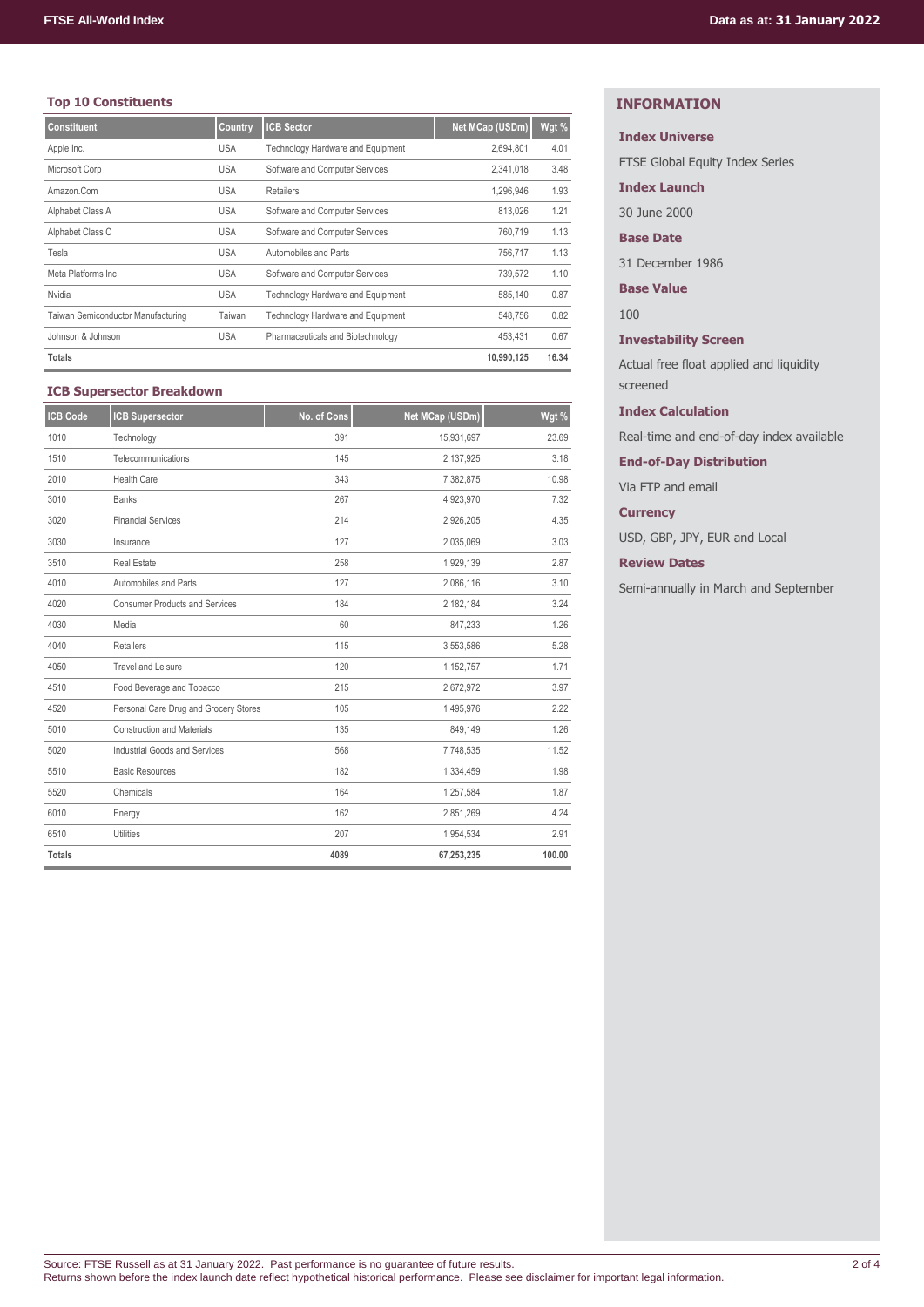# **Country Breakdown**

| Country       | No. of Cons    | Net MCap (USDm) | Wgt %  |
|---------------|----------------|-----------------|--------|
| Australia     | 109            | 1,276,500       | 1.90   |
| Austria       | $\overline{I}$ | 41,927          | 0.06   |
| Belgium       | 16             | 167,993         | 0.25   |
| <b>Brazil</b> | 105            | 413,820         | 0.62   |
| Canada        | 52             | 1,762,553       | 2.62   |
| Chile         | 20             | 39,172          | 0.06   |
| China         | 1005           | 2,441,227       | 3.63   |
| Colombia      | 9              | 18,390          | 0.03   |
| Czech Rep.    | 4              | 10,961          | 0.02   |
| Denmark       | 21             | 411,745         | 0.61   |
| Egypt         | $\overline{I}$ | 8,418           | 0.01   |
| Finland       | 17             | 237,676         | 0.35   |
| France        | 79             | 1,872,749       | 2.78   |
| Germany       | 86             | 1,529,667       | 2.27   |
| Greece        | 12             | 23,623          | 0.04   |
| Hong Kong     | 90             | 560,277         | 0.83   |
| Hungary       | 4              | 20,487          | 0.03   |
| India         | 184            | 1,064,450       | 1.58   |
| Indonesia     | 34             | 111,049         | 0.17   |
| Ireland       | $\overline{4}$ | 38,403          | 0.06   |
| Israel        | 38             | 123,219         | 0.18   |
| Italy         | 38             | 452,004         | 0.67   |
| Japan         | 509            | 4,205,842       | 6.25   |
| Korea         | 154            | 920,396         | 1.37   |
| Kuwait        | 11             | 58,653          | 0.09   |
| Malaysia      | 46             | 126,178         | 0.19   |
| Mexico        | 34             | 161,048         | 0.24   |
| Netherlands   | 31             | 784,408         | 1.17   |
| New Zealand   | 14             | 50,000          | 0.07   |
| Norway        | 17             | 128,875         | 0.19   |
| Pakistan      | $\overline{4}$ | 1,487           | 0.00   |
| Philippines   | 27             | 67,771          | 0.10   |
| Poland        | 13             | 52,338          | 0.08   |
| Portugal      | 4              | 31,607          | 0.05   |
| Qatar         | 18             | 70,875          | 0.11   |
| Romania       | $\overline{2}$ | 4,279           | 0.01   |
| Russia        | 37             | 223,560         | 0.33   |
| Saudi Arabia  | 53             | 298,484         | 0.44   |
| Singapore     | 39             | 220,508         | 0.33   |
| South Africa  | 60             | 290,586         | 0.43   |
| Spain         | 25             | 404,485         | 0.60   |
| Sweden        | 58             | 609,736         | 0.91   |
| Switzerland   | 53             | 1,667,165       | 2.48   |
| Taiwan        | 108            | 1,269,494       | 1.89   |
| Thailand      | 51             | 165,629         | 0.25   |
| Turkey        | 29             | 28,093          | 0.04   |
| UAE           | 16             | 97,331          | 0.14   |
| UK            | 120            | 2,701,780       | 4.02   |
| <b>USA</b>    | 615            | 39,986,313      | 59.46  |
| <b>Totals</b> | 4089           | 67,253,235      | 100.00 |